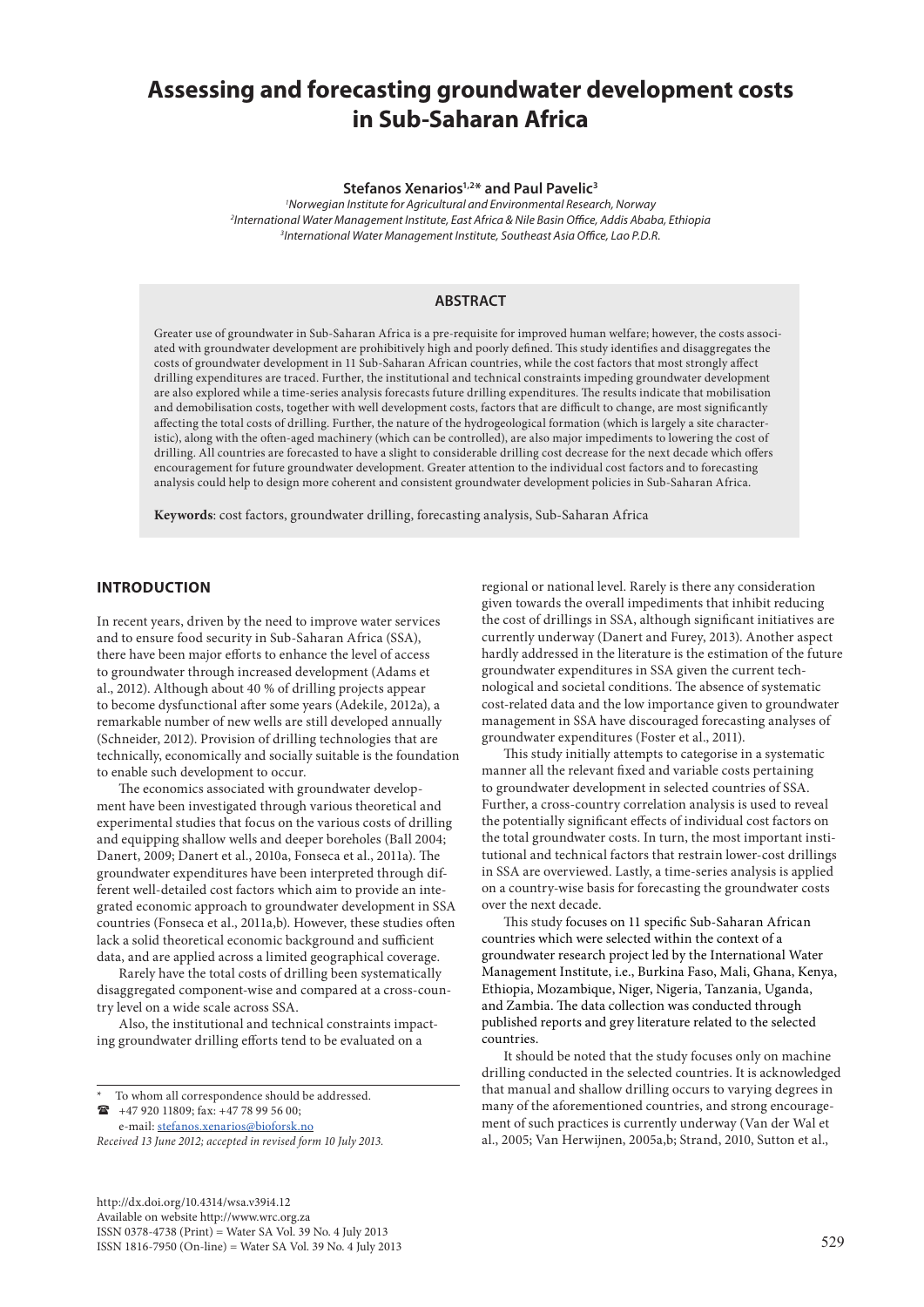2012). Given the relatively low cost of manual drilling, conducted with semi-skilled labour in a short time, it is a valued alternative to the costly, time-consuming and skill-demanding machine drilling process (Van der Wal, 2010; Vuik et al., 2010). However, the low and often temporal yield of shallow aquifers, combined with the restricted hydrogeological environments in which such techniques can be applied, confines the expansion of manual drilling (Kemper et al., 2003; Titus et al., 2009). To this end, this study considers the machine and deep drilling process to still be the most efficient approach to groundwater extraction and only these drilling practices are examined.

## **METHODOLOGY**

#### **Value allocation analysis**

It is widely acknowledged that a high variability in the economic assessment of drilling costs is apparent due to the broad social, institutional and hydrogeological characteristics met in each country (Strand, 2010). This study initially attempts to capture the most relevant costs, along with some auxiliary data related to technical parameters that provide a better comprehension of the economic value of drilling, testing and equipping boreholes.

The absence of up-to-date data is a major barrier in mapping the relevant cost factors, as indicated for instance, in the cases of Niger and Mali (Sutton, 2010; Obuobie and Barry, 2011a). Also, the assessment of the economic parameters in each country is often unclear because of the different cost categorisations adopted in each country (Furey and Danert, 2012). Further, a high discrepancy in the information provided for the same countries or even the same regions within a country was frequently noted, which decreases the data reliability. For instance, in the case of Ethiopia and Nigeria, some reports conducted by regional authorities presented more intensive and successful drilling activities than demonstrated by the central government (Ayenew et al., 2005; Adelana, 2010). To this end, we attempted to capture the most up-to-date regional and national data from the following sources:

- Eleven county-level groundwater reports undertaken as part of an IWMI-led research project (IWMI, 2011). These reports provide ready access to existing information which is often limited, dispersed and difficult to access.
- More than 27 up-to-date reports published by the Rural Water Supply Network (RWSN) for the examined countries, which offer concise data about the individual cost factors pertaining to variable and fixed costs. Also, the broader literature on drilling problems and challenges and published guidelines for cost-effective groundwater development published by RWSN were taken into account.
- Relevant national and cross-national studies published by the International Water and Sanitation Centre (IRC) and the associated WASH cost programme were consulted by focusing on the countries of Burkina Faso, Ghana and Mozambique.
- Individual research papers and grey literature focused mainly on a country-specific context.
- Personal contact of the authors with drillers and relevant agencies in the countries of Ethiopia, Kenya and Ghana in the period 2010–2011.

It should be mentioned that most of the studies did not identify the exact number of wells and mean values were presented instead from different regions within a country. However, an

attempt was made in our study to associate the cost factors with the current drilling operations at a country level. To this end, information was collected about the drilling enterprises, the rig types and the types of drilling machinery operating in the assessed countries.

The cost data collected from the above sources was partitioned into aggregated fixed and variable costs at a country level. Initially, the mean total fixed costs per well development (FC) were calculated while the deviating values were indicated as below:

$$
FC = S_m + MDB_m + WD_m + WQ_m + PP_{opm}
$$
 (1)

where:

*S<sub>m</sub>* = siting costs; the mean costs required for selecting the site before drilling (i.e., desktop, field assessments).

 $MDB =$ mobilisation/demobilisation costs; the mean costs of moving the construction units to and from the construction site.

*WD*<sub>*m*</sub> = well development costs; the mean costs associated with the operation of the well after drilling. In cases where a pump was installed, the pumping costs related to proper well-functioning are included.

 $WQ_m$  = water quality costs; the mean costs for testing water quality after the drilling operation.

 $PP_{\text{max}}$  = pump purchasing costs; the mean optional costs of pump purchasing including gear box, fittings, metre, installation, motor protection costs.

In turn, the variable costs of groundwater drilling process per metre of drilling (VC) were estimated as follows:

$$
VC = D_m + MC_m \tag{2}
$$

where:

 $D_m$  = drilling costs; the mean cost of drilling, including site clearing and preparation per metre.

 $MC_m$  = material and casing costs; the mean material costs for drilling, the installation costs of casing and the sand/ gravel pack costs.

Further, the surcharge of failed drilling per metre was also assessed as an additional cost to the groundwater development process. Sometimes, the surcharge costs of unsuccessful drillings are included in the agreement while in other cases an extra cost is accounted against the drilling company in case of failure (Furey and Danert, 2012). Recent studies indicate that the preinclusion of such a surcharge to the drilling agreement would entail more cost-effective groundwater development (Burr and Fonseca, 2013; Danert and Furey, 2013). However, since there is no common practice across SSA yet, we consider this 'failure surcharge' as an additional cost factor. The summation of the fixed, variable costs and the failure surcharge give the total costs per well development on a country level.

It is well known that the added values from taxation and depreciation costs are not always included in studies related to drilling costs. Even in cases where an assessment of these indirect costs is applied, the calculation is frequently obscure (Strand, 2010). However, for the purpose of conducting a levelled cross-country assessment we presumed that the examined studies have considered the indirect cost factors (tax and depreciation), unless clearly stated otherwise. These indirect costs are mainly enclosed within siting, drilling and mobilisation/demobilisation expenses (Foster et al., 2009; Danert et al., 2010b).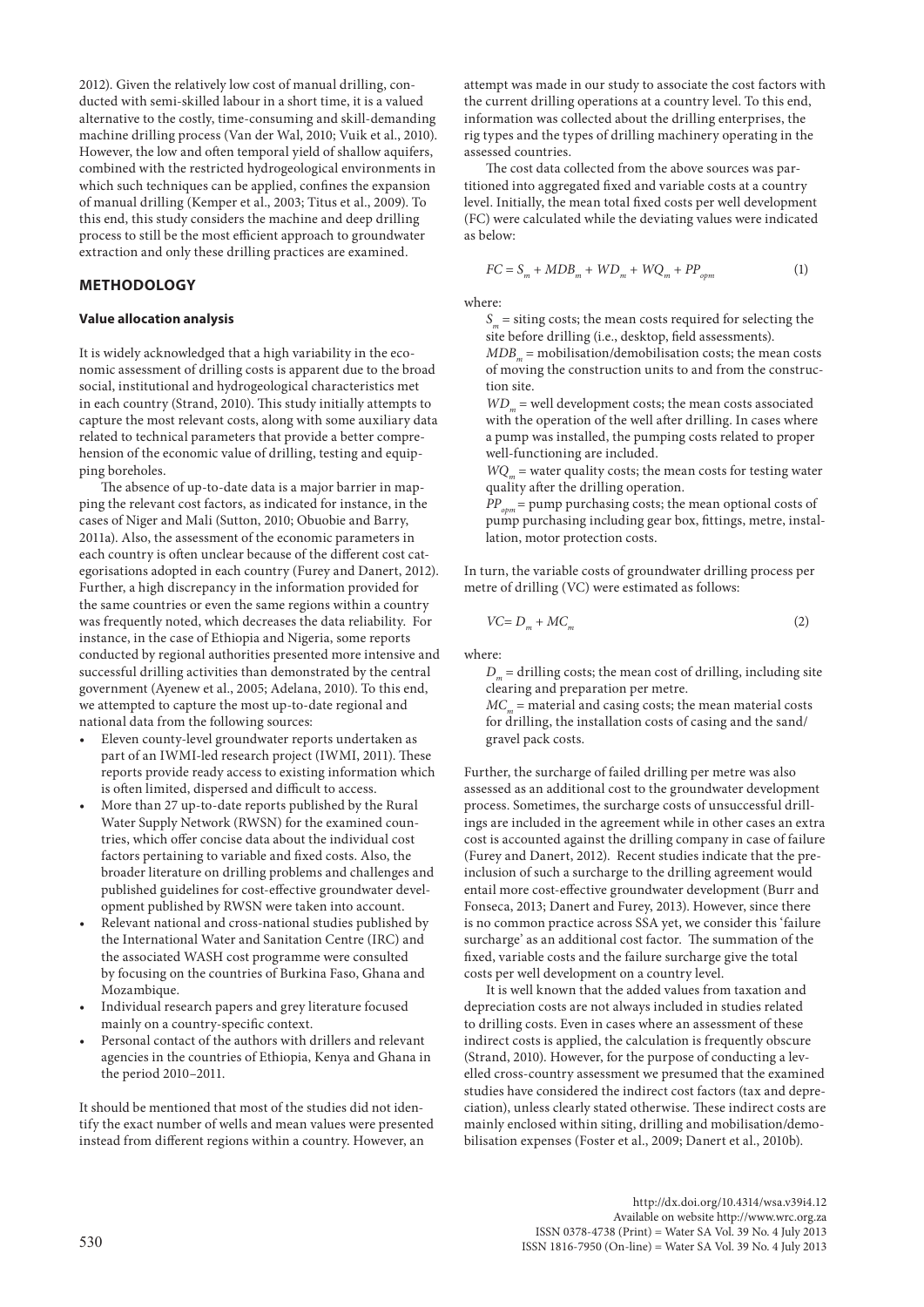Further, it was initially attempted to capture both the cost and pricing values per drilling but without success. The net revenues which actually mirror the profits – and when added with the costs incurred by the drilling operators determine the price – were hard to capture. Although in some studies of private drillings the profit sharing was transparent, in cases of state or non-governmental organisation funded drillings the profit estimations were not accounted for (Harvey, 2009). To this end, the analysis has only cautiously selected studies where only the cost factors were denoted in the eleven countries.

A set of auxiliary technical data related to the mean values of well depth, diameter and yield was also introduced for a better determination of the cost factors. For a better understanding of the association between the total groundwater development costs and the individual costs factors, a correlation analysis was conducted. The findings identified the cost categories that appear to most influence the sum of the costs in the eleven countries. Further, the most significant technical and institutional factors that constrain machine drilling were reviewed through the collected data.

#### **Forecasting groundwater expenditures**

A time series of yearly data was collected for each country on a per metre basis for the time period 1990–2011. In cases where missing values hindered the data analysis, the time-series was either discarded or replaced with interpolated values where possible (Osborne, 2002). In the cases where interpolated values where used, a higher risk of autocorrelation errors was raised. The potential for autocorrelation effects was examined through the serial dependence, the linear trending and the multicolinearity status amongst the observations (Garson, 2011).

For a better clarification of the actual cost trends in groundwater development, an inflation/deflation adjustment was applied through the Consumer Price Index (CPI). By applying this adjustment to the original series, a more representative trend analysis in real terms is thought to be derived (Nau et al., 1997). The adjustment is usually conducted by dividing monetary time series by the Consumer Price Index (CPI), which is presented in absolute or percentage values

(World Bank, 2010). There are also other adjustment indices in use which offer a better fit to some data but for our case CPI was the only one to have sufficient and reliable data for the examined SSA countries.

The forecasting analysis was applied through Auto-Regressive Integrated Moving Average (ARIMA) modeling (Harvey, 2006). The ARIMA modeling was selected due to the lowest autocorrelation predictions presented in each country with regard to other forecasting methods. The ARIMA modeling is comprised of three components: the autoregressive component (*p*) where the level of autocorrelation is identified; the integrated component (*d*) where the trend factor is traced; and the moving average component (*q*) where potential shock events are encountered. In our case, a degree of autocorrelation and trending was noticed which was best confronted by entering the value of 1 in the integrated (*p*) component. Forecasting was determined for a 9-year period (2012–2020) by taking into consideration the minimum sample size requirement for forecasting in ARIMA models (Hyndman and Kostenko, 2007).

Further, the mean cost difference rate per year is presented for the forecasting period as a comparative indicator of the relevant cost fluctuation on an annual basis. A sensitivity analysis is also conducted for the final forecasting year (2020) in all countries by indicating the maximum and minimum cost per metre of well development based on the deviation from the mean values.

# **RESULTS AND DISCUSSION**

# **Technical features and costs**

A description of some key technical data and the aggregated costs of drilling at the country level are presented in Table 1. Drilling depths are greatest in Tanzania, Kenya, Ethiopia and Mali, although the large depth ranges for all four countries imply large differentiations within the country.

The mean drilling diameter is moderately larger in Ethiopia and Mali but not sufficiently high to justify the bigger rigs that are apparently used only for deeper drillings. When examining the mean well yield, countries with relatively shallow wells,

| <b>TABLE 1</b>                                    |                   |                      |                    |                                    |                   |                                                  |                                       |      |                        |                      |
|---------------------------------------------------|-------------------|----------------------|--------------------|------------------------------------|-------------------|--------------------------------------------------|---------------------------------------|------|------------------------|----------------------|
| Technical drilling features and groundwater costs |                   |                      |                    |                                    |                   |                                                  |                                       |      |                        |                      |
| <b>Countries</b>                                  | Depth<br>(m/well) | Diam.<br>(inch/well) | Yield<br>$(m^3/h)$ | <b>Total costs</b><br>(US \$/well) | Variable<br>costs | Fixed<br>Costs<br>$(US \sin(US)$ $ (US \sin(US)$ | Failed S.<br>$(US \frac{2}{3}$ /m $)$ | P.T. | Refe-<br>rence<br>year | Literature<br>source |
| Burkina Faso                                      | 60 ( $\pm$ 6)     | 5(±1)                | 5(±4)              | $12549 (\pm 1631)$                 | 89                | 5896                                             | 22                                    | HP   | 2012                   | NR, IR, WS           |
| Ethiopia                                          | $100 (\pm 50)$    | $8 (\pm 2)$          | $5(\pm 3)$         | 23 268 ( $\pm$ 6 980)              | 142               | 6 1 9 9                                          | 28                                    | MP   | 2009                   | NR,IR                |
| Ghana                                             | 52 $(\pm 30)$     | $6 (\pm 2)$          | $25 (\pm 18)$      | $9465 (\pm 2389)$                  | 88                | 3 0 5 8                                          | 35                                    | HP   | 2012                   | NR, RW,WS            |
| Kenya                                             | $80 (\pm 49)$     | $6(\pm 1)$           | $5(\pm 3)$         | $20\,906 \ (\pm 5\,226)$           | 97                | 9 3 0 0                                          | 48                                    | MP   | 2008                   | NR, RW, IR           |
| Mali                                              | $100 (\pm 50)$    | $8 (\pm 2)$          | 6 $(\pm 2)$        | $15\,462~(\pm 3\,247)$             | 73                | 6 3 7 1                                          | 19                                    | MP   | 2009                   | RW,IR                |
| Tanzania                                          | 75 $(\pm 33)$     | $6(\pm 1)$           | 11 $(\pm 7)$       | $16540 (\pm 5789)$                 | 96                | 7 5 3 1                                          | 24                                    | MP   | 2004                   | IR                   |
| Zambia                                            | $60 (\pm 24)$     | $6(\pm 1)$           | $15 (\pm 4)$       | 6 028 $(\pm 1507)$                 | 100               | 3 1 1 2                                          | 32                                    | HP   | 2007                   | NR, RW, WS           |
| Niger                                             | $50 (\pm 40)$     | $6(\pm 1)$           | <b>NIP</b>         | 12 194 $(\pm 4878)$                | 175               | 809                                              | 53                                    | HP   | 2006                   | NR, RW, IR           |
| Nigeria                                           | $50 (\pm 10)$     | $6(\pm 1)$           | 1.5 ( $\pm$ 0.8)   | $6241 (\pm 1248)$                  | 41                | 2963                                             | 25                                    | HP   | 2010                   | NR.                  |
| Mozambique                                        | $41(\pm 10)$      | $4(\pm 1)$           | 5(± 2)             | $8672 (\pm 2081)$                  | 66                | 2600                                             | 16                                    | HP   | 2012                   | NR, RW, IR, WS       |
| Uganda                                            | 65 $(\pm 20)$     | 5(±1)                | $6 (\pm 2.4)$      | 10 476 ( $\pm$ 2 095)              | 107               | 3 5 3 9                                          | 45                                    | MP   | 2008                   | <b>IR</b>            |

*Note: (± mt) = the deviation from the mean value is given in same to the category units; Diam. = Drilling diameter; Failed S. = Failed surcharge – additional costs for failed drilling attempt per metre; P.T. = Pump Type; MP= Motorized Pump, HP= Hand pump; Reference year= Year in*  which the data was captured according to the literature;, NR= National Report, RW= RWSN Report, IR= Individual country related report; *WS= Wash Cost Report; NIP= No information provided due to lack of data. It is noted that the maximum or minimum values in each category are shadowed with greyish colour as also occurs in the following tables.*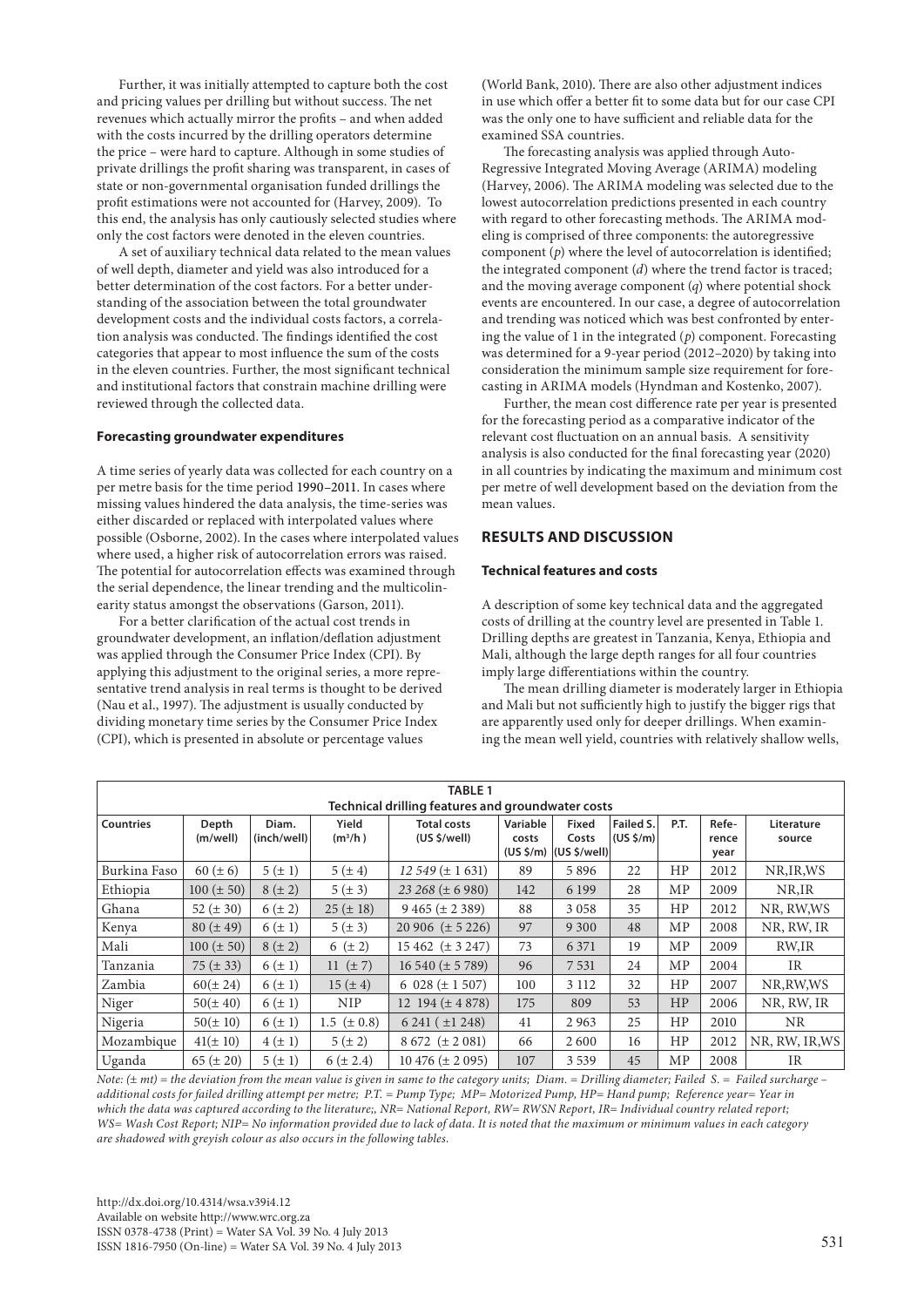

*Figure 1 Well development and mobilisation/ demobilisation costs*

like Ghana, Tanzania and Zambia, seem to offer rather high production rates. This supports the view that the high yields are not merely achieved by deeper drillings but are also highly dependent on the hydrogeological characteristics (Kashaigili, 2010).

In the case of the economic components, the total groundwater costs sum up the fixed costs, which are presented on a per well basis, and the variable with the failed surcharge costs, which are assessed on a per metre basis.

The total costs seem to correlate positively with the average drilling depth in the cases of Tanzania, Kenya, Ethiopia and Mali. In all four cases, motorised pumps (MP), which are rather expensive, seem to be preferred due to the great well depths. Whilst it cannot be assumed that greater well depth equates to greater depth to standing water level; it can be noted that the greater depth provides more scope to draw down the water level in the well and hence the opportunity for MP use. The expensive MP installation, in turn, augments the total groundwater costs in comparison to hand pump (HP) installations where the purchasing costs are distinctively lower.

A noticeable exception occurs in the case of Niger where, although the depths are relatively small (40–60 m) and cheaper hand pumps are mainly used, the total expenditure is disproportionately high. This confirms the relevant literature which indicates that although the purchasing costs of motorised pumps could be a significant contributor to the total groundwater costs, a multitude of other cost factors could be equally responsible (Wurzel, 2001).

 In particular, the high total groundwater costs in Niger seem to be attributed to the high mobilisation/demobilisation costs which are included in variable costs and the surcharges from the failed drilling attempts. Similarly, a sizeable increase is also noticed in the case of Kenya and Uganda for both the aforementioned cost factors, while in the case of Ethiopia a high burden is noticed, mainly in the variable costs. Dissimilarly, in the case of Nigeria the incurred variable costs seem to be distinctively lower than the other countries. It has been suggested that the high divergence between Nigeria and the other countries could in part be explained by the relatively high professional status of the drilling companies, which mitigates against unsuccessful well developments (Adekile, 2012b).

There is an absence of any correlation between depths and variable costs. However, in the case of the fixed groundwater costs, a positive correlation with the drilled depth is observed, except for Niger. The case of Niger is probably attributed to the widespread use of low-cost hand pumps which seems to keep

fixed costs down to relatively low levels (Obuobie and Barry, 2011a).

It is also noteworthy that some of the most expensive drillings in Niger, Ethiopia, Kenya and Tanzania exhibit equally high cost ranges. This is possibly due to the greater depth variation at which aquifers are found in these countries, which in turn exacerbates the need for drillers to make use of costlier rigs.

#### **Correlations of groundwater cost factors**

The correlation analysis between the individual variable and fixed cost factors and the total groundwater costs reveals that only the mobilisation/demobilisation ( $p = 0.018$ ,  $r^2 = 0.83$ ) and, to a lesser extent, well development costs ( $p = 0.03$ ,  $r^2 = 0.65$ ) seem to be positively associated with the total groundwater expenditures at a significant level.

The diagrammatic association of the mobilisation/demobilisation and well development costs with the groundwater expenditures is given in Fig. 1. As presented, there is a high positive correlation between the two individual cost factors, which is reflected in a ratio of about 2:1 among the mobilisation/demobilisation and development costs. If, for instance, US\$ 1 000 of development cost expenses were incurred during drilling, a corresponding amount of approximately US\$ 2 000 of mobilisation/demobilisation costs is additionally required. This relation is also underpinned by recent studies which indicate that exacerbated mobilisation/demobilisation costs mainly occur in remote areas and are usually coupled with higher well development costs in these areas (Foster et al., 2011).

#### **Constraints and drilling operation at a country level**

When the factors that constrain drilling expenditures from being lower are traced, the poor state of the drilling machinery and particularly the aged drilling rigs are commonly referred to in the relevant literature for most of the eleven countries. In particular, the heavy and aged percussion drills which are typically used in Tanzania, Niger, Mali and Kenya (Kashaigili, 2010; Obuobie and Barry, 2011a; Barry and Obuobie, 2011) are quite cumbersome and expensive to transport to remote areas, in comparison to lightweight rigs. When rigs become damaged, repair time is often long, since spare parts can be difficult to source in the market thereby entailing high economic losses to the drillers.

Another aspect that has a direct impact on drilling expenditures is the lack of skilled personnel, especially in terms of hydro-geologists in the drilling teams. The scarcity of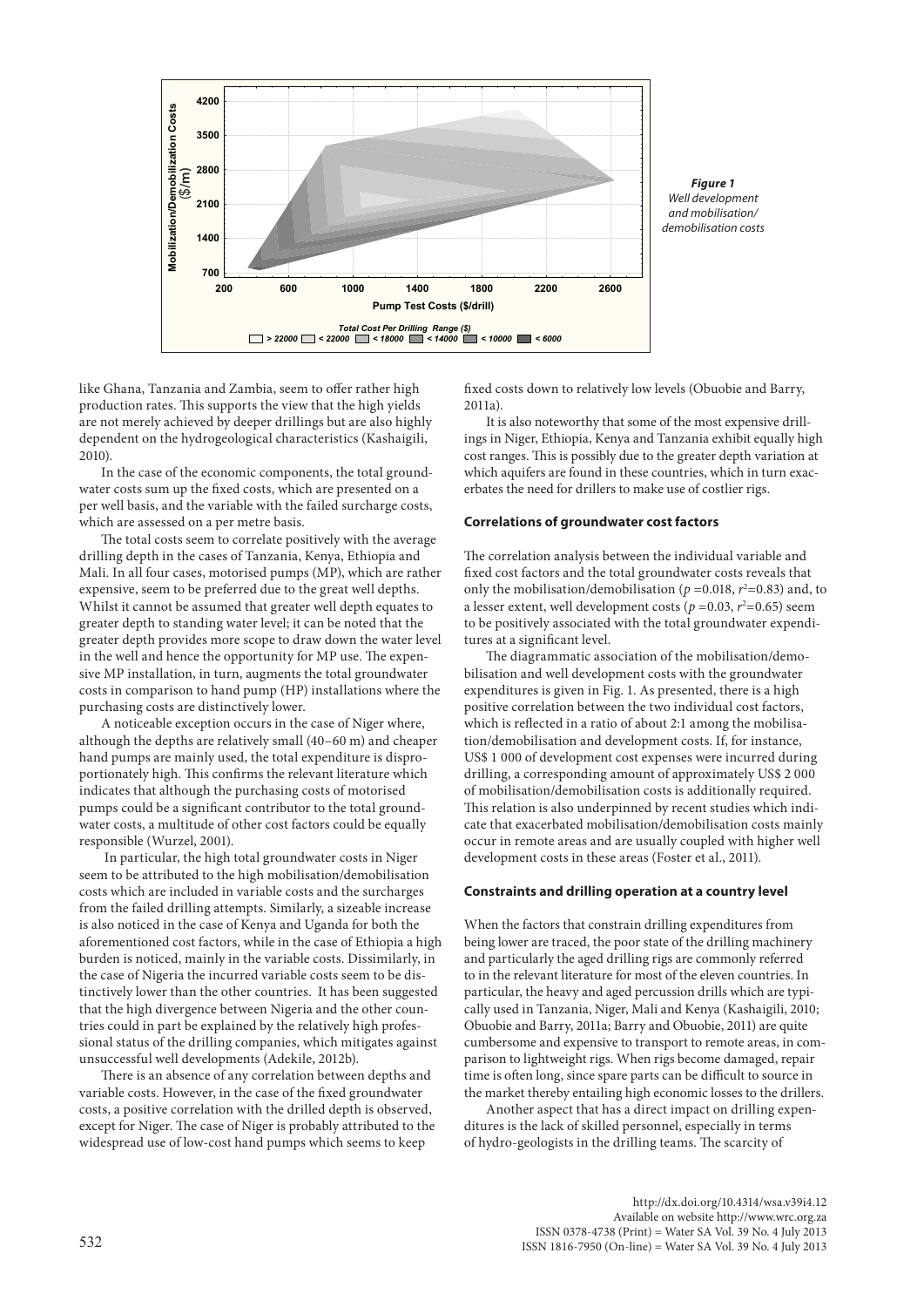hydro-geologists is claimed to increase the failure surcharges to an alarming extent (Danert and Furey, 2013).

The lack of technical expertise is also associated with a lack of monitoring and evaluation after the drilling process. There are limited numbers of professionals to monitor any potential damage that emerges after the drilling completion, such as well collapse or groundwater salinization, as reportedly occurs in countries such as Kenya, Uganda and Mali (Hamady, 2011; Ndiritu and Githae, 2011; Sloots, 2010).

These post-drilling damages may sometimes double the initial cost estimates given also the life-span of the borewell. (Foster et al., 2009) However, these cost factors, although rather significant, are beyond the scope of the current study.

The highly variable geology and the long distances between the drilling depot and field site are the next most significant causes of high drilling expenditures. Indicatively, for Burkina Faso, Ghana and Ethiopia the highly divergent geological features seem to trigger the high variable costs (Adekile and Kwei, 2009; Duffau and Ouedraogo, 2009; Obuobie and Barry, 2011b).The distance factor is largely to be blamed for augmented mobilisation/demobilisation costs in all eleven countries and especially for Nigeria and Ethiopia due to the remoteness of inhabited regions (Adekile and Oladobe, 2009; Ethiopian Ministry of Water Resources, 2011).

Further, the tenders for well development, mainly in Zambia, Uganda, Niger and Ethiopia, often refer to a small number of wells, sparsely distributed in remote areas. This inhibits the drilling companies from undertaking sufficient numbers of drilling works in close proximity to effectively minimise the mobilisation/demobilisation costs (Sloots, 2010; Nonde, 2011; Tindimugaya, 2010). A similar situation arises in Nigeria although a lower cost is achieved, which is possibly due to the technological and institutional progress encountered in that country (Adelana, 2010).

The cost of high taxation and the expenditures associated with imported materials are two other significant constraints which are met in all countries and particularly so in Ethiopia and Niger. Finally, the lack of financial capital and access to credit institutions are other noteworthy constraints mainly observed in Tanzania and Burkina Faso (Baumann et al., 2005; Obuobie and Barry, 2011c). Table 2 presents the frequency of the most significant constraints reported in the relevant country literature and in discussions with drilling agencies from Kenya, Ethiopia and Ghana.

It should also be noted that there is a dire need for the registration and licensing of the drilling companies, and the submission of drilling records to responsible government authorities, for better management of groundwater resources (Danert and Furey, 2013). This is however an observation referring to the general situation in SSA, and thus could not be classified as a single country constraint as presented in Table 2.

Further, a preliminary delineation of the current drilling operational activities is presented as distinguished between the type of enterprise, the rig capacity and the machinery used. Unfortunately, the data sources proved to be too incomplete to provide a representative comparison among the countries but may at least enable some insights to be drawn.

In the case of the drilling enterprises, it appears that Ethiopia has a large amount of state-owned companies, although a considerable amount of private enterprises also operate. Nigeria, followed by Uganda and Burkina Faso, seem to be much more dominated by the private sector. In terms of drilling capacity a distinction is made between light (100–300mm) and heavyweight (>300mm) rigs (Wurzel, 2001). The hydrogeological environment in Ghana seems to encourage the possession of lightweight rigs while the large proportion of highlands in Ethiopia appear to be associated with heavyweight rigs. However, there are also suggestions that heavyweight rigs are mainly used in Ethiopia as well as in Zambia because of the lack of investment in smaller and more appropriate rig sizes (Danert and Furey, 2013). This frequently results in major and unnecessary increase in the drilling costs.

In the case of the drilling construction machinery, Ethiopia seems to be well-equipped with pneumatic hammer rigs, known as 'down-the-hole hammer', which are best suited to the dense-rock conditions of the country. It is believed though that many of these rigs are aged (Mehta and Mehta, 2008). A noticeable number of lightweight percussion and rotary drills are found in Zambia which are in good condition. Quite a few percussion drilling rigs have also recently been purchased by a governmental company in Mozambique which seem to have contributed to lower-cost expenditures (Burr and Fonseca, 2013). Manual drilling machinery seems to mostly be found in Niger which can be in part explained by relatively low depth levels and the alluvial geology that enables manual operations.

| <b>TABLE 2</b><br>Institutional and technical constraints |                                     |                    |                                               |                            |                                    |                                    |  |  |  |
|-----------------------------------------------------------|-------------------------------------|--------------------|-----------------------------------------------|----------------------------|------------------------------------|------------------------------------|--|--|--|
| <b>Countries</b>                                          | Lack of<br>skills and<br>monitoring | Lack of<br>finance | Variable<br>geology<br>and large<br>distances | High tax - all<br>imported | Aged drill<br>- poor<br>technology | Small contracts -<br>commissioning |  |  |  |
| Burkina Faso                                              | X                                   | X                  | X                                             |                            | X                                  |                                    |  |  |  |
| Ghana                                                     |                                     |                    | X                                             |                            |                                    |                                    |  |  |  |
| Mozambique                                                | X                                   |                    |                                               |                            | X                                  | X                                  |  |  |  |
| Niger                                                     |                                     |                    | X                                             | X                          | X                                  | X                                  |  |  |  |
| Nigeria                                                   |                                     |                    | X                                             |                            |                                    |                                    |  |  |  |
| Zambia                                                    | X                                   |                    |                                               |                            | X                                  | X                                  |  |  |  |
| Uganda                                                    | X                                   |                    |                                               |                            |                                    | X                                  |  |  |  |
| Tanzania                                                  | X                                   | X                  |                                               |                            | X                                  |                                    |  |  |  |
| Kenya                                                     | X                                   |                    | X                                             | X                          | X                                  |                                    |  |  |  |
| Ethiopia                                                  |                                     |                    | X                                             | X                          | X                                  |                                    |  |  |  |
| Mali                                                      | X                                   |                    |                                               |                            | X                                  |                                    |  |  |  |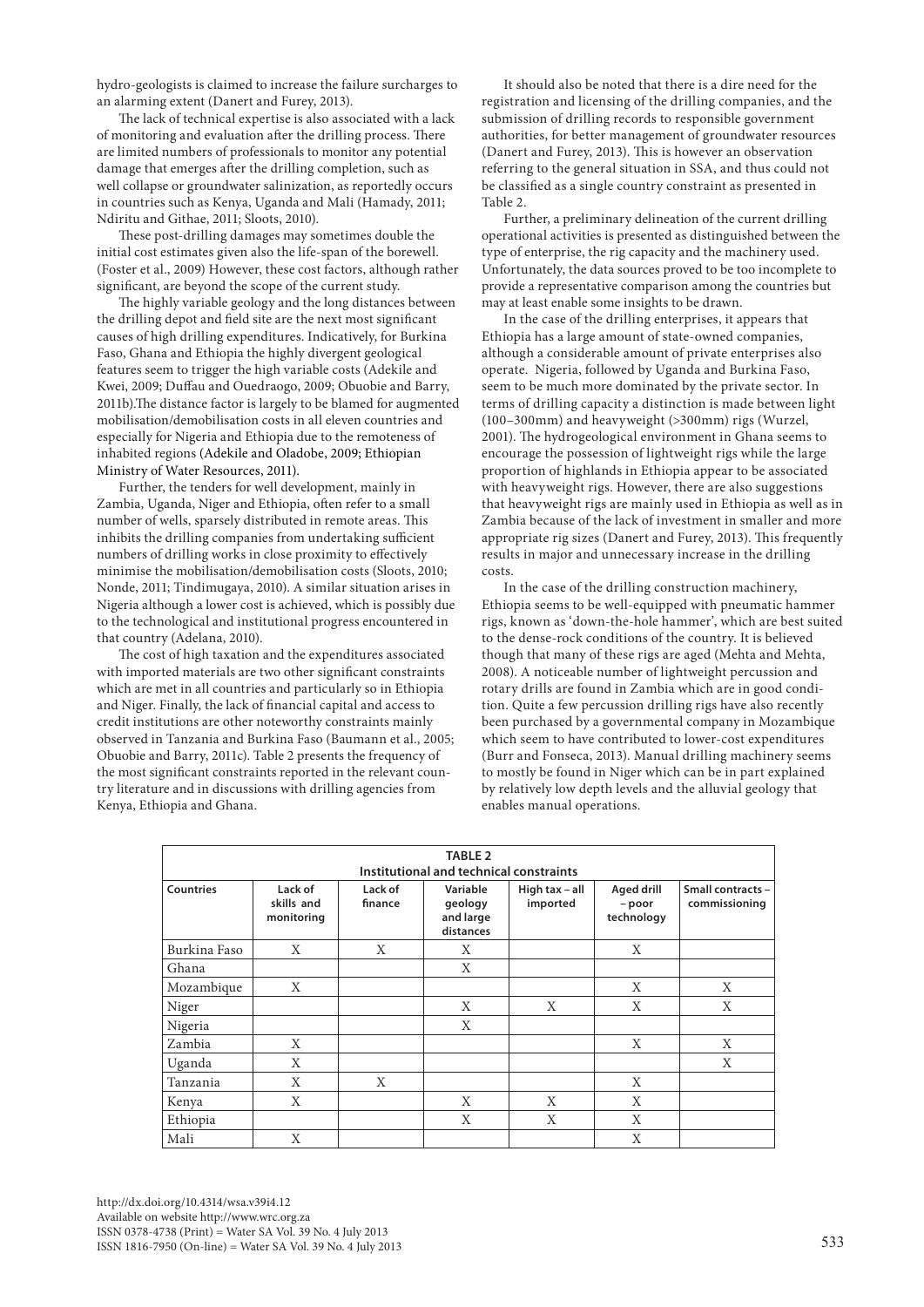| <b>TABLE 3</b><br><b>Drilling operational activities</b> |              |                                  |                |                                          |            |                                        |                  |                          |               |
|----------------------------------------------------------|--------------|----------------------------------|----------------|------------------------------------------|------------|----------------------------------------|------------------|--------------------------|---------------|
| Countries                                                |              | <b>Drilling companies (Nos.)</b> |                | <b>Drilling capacity</b><br>(mm/machine) |            | Drilling construction machinery (Nos.) |                  |                          |               |
|                                                          | <b>State</b> | Private                          | <b>NGOs</b>    | LW                                       | <b>HW</b>  | <b>DTH</b>                             | Percussion       | Rotary                   | <b>Manual</b> |
| Burkina Faso                                             | <b>NIP</b>   | 40                               |                | <b>NIP</b>                               |            |                                        |                  |                          |               |
| Ethiopia                                                 | 10           | 25                               | 8              | 17                                       | 26         | 77                                     | 18               | 5                        | 2             |
| Ghana                                                    | 1            | 20                               | 5              | 26                                       |            | 30                                     |                  |                          |               |
| Kenya                                                    |              |                                  | <b>NIP</b>     |                                          | <b>NIP</b> | <b>NIP</b>                             | <b>NIP</b>       | <b>NIP</b>               | <b>NIP</b>    |
| Mali                                                     |              |                                  |                |                                          |            |                                        |                  |                          |               |
| Tanzania                                                 | 2            | $\overline{4}$                   | $\overline{c}$ | 10                                       | 10         | 3                                      | 8                |                          |               |
| Zambia                                                   |              | 11                               | 7              |                                          |            | 10                                     | 25               | 14                       |               |
| Niger                                                    |              | <b>NIP</b>                       |                |                                          | <b>NIP</b> |                                        | <b>NIP</b><br>14 | <b>NIP</b><br><b>NIP</b> | 50            |
| Nigeria                                                  | <b>NIP</b>   | 100                              |                | <b>NIP</b>                               |            |                                        |                  |                          |               |
| Mozambique                                               | 1            | 21                               | 5              | 10                                       |            | <b>NIP</b>                             |                  |                          |               |
| Uganda                                                   | <b>NIP</b>   | 42                               | 3              | 67                                       | 10         |                                        | <b>NIP</b>       |                          |               |

*Note: State = State-owned drilling companies; Private = Privately-owned drilling companies; NGOs = Non-governmental organisation owned drilling companies; LW = Lightweight rigs (100–300 mm); HW = Heavyweight rigs (>300 mm); DTH = Down-the-hole hammer drilling method; Percussion = Percussion drilling method; Manual = Manual drilling method; NIP = No information provided due to lack of data.*

#### **Forecasting results**

The forecasting analysis gives an insight into the future groundwater costs for the period 2012–2020 based on past observations from 1990–2011. The ARIMA model of (1,0,0) was applied for the minimisation of autocorrelation effects. For the case of Zambia the large number of missing values prohibited a forecasting analysis.

As presented in Fig. 2, in the case of south-eastern SSA countries, a high fluctuation of the observed values is noticed in all countries except for Uganda. Ethiopia had the highest expenses at the beginning of the 90s although a significant decrease occurred in the following decade which encouraged a downward forecasting slope. Kenya features an overall downward slope for the forecasting years, but with high and consistent oscillation events in the observed period. This could entail a forecasting of lower costs but a rather high uncertainty is also implied.

A much lower fluctuation is noticed in Tanzania where, after a considerable increase between 1994 and 2002, the costs slowly decrease, attributing a stabilised forecasting trend. In the case of Uganda, an initial rise is recorded in the early 1990s but thereafter costs steadily decrease, offering some good prospects for the forecasting years. Finally, Mozambique shows a dramatic cost decrease in the early 1990s, which is entirely offset by the end of the same decade. However, a relatively even decrease is observed in the last years which in turn suggest a distinct downward forecasting slope.

The west SSA countries seem to have all undergone a sharp cost decrease in the period 1994–1995 which was negated in subsequent years as presented in Fig. 3. On a country basis, Niger, Mali and particularly Burkina Faso exhibit higher initial costs than Ghana and Nigeria. The cost trends seem to however distinctively decline in the last years for Burkina Faso, offering some good decreasing prospects. A slower decline is presented for Mali and Niger, after which the forecast costs seem to stabilise.

The countries of Ghana and Nigeria start with significantly lower initial costs which are followed by continuous downward trends. The observed values infer a rather distinctive downward



*Figure 2 Forecast for south-eastern SSA countries*



*Figure 3 Forecast for west SSA countries*

forecast trend for Nigeria while in the case of Ghana a much lower but still noticeable decrease is indicated.

When estimating the mean annual rate difference in Table 4 for the forecasting period 2012–2020 it is observed that Nigeria and Niger have the greatest decreases while in Tanzania the mean rate remains almost stable. South-western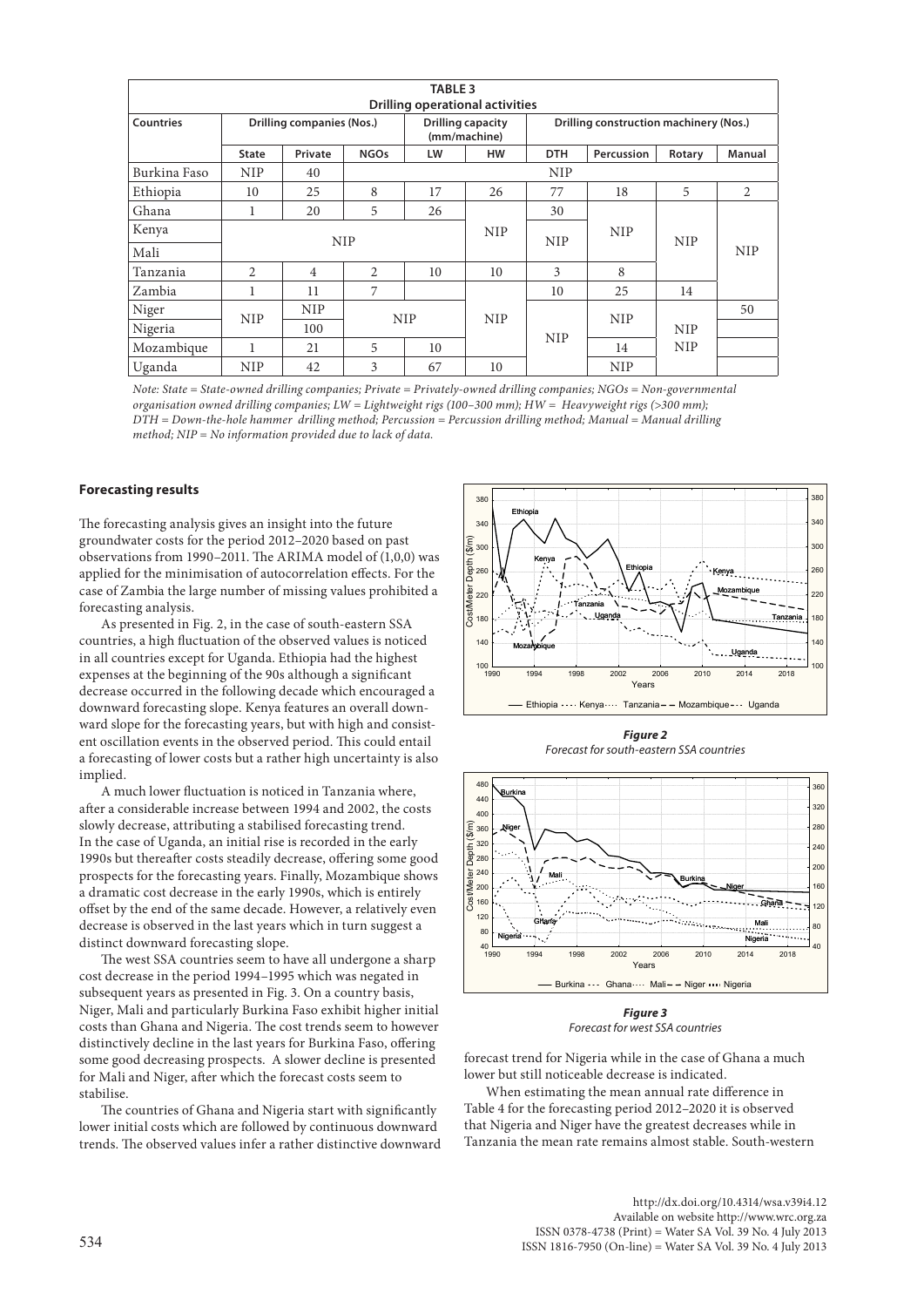

*Figure 4 Ranges for groundwater costs for the projected year 2020*

| <b>TABLE 4</b><br>Mean annual rate difference for the forecasting period 2012-2020 |                     |       |          |            |         |  |  |  |  |
|------------------------------------------------------------------------------------|---------------------|-------|----------|------------|---------|--|--|--|--|
| <b>West Africa</b>                                                                 | <b>Burkina Faso</b> | Ghana | Mali     | Niger      | Nigeria |  |  |  |  |
| Rate $(\%)$                                                                        | 0.4%                | 1.7%  | 0.4%     | 3.3%       | 5.2%    |  |  |  |  |
| East Africa                                                                        | Ethiopia            | Kenva | Tanzania | Mozambique | Uganda  |  |  |  |  |
| Rate $(\%)$                                                                        | 1.5%                | 0.7%  | 0.2%     | 1.5%       | 0.8%    |  |  |  |  |

SSA countries display further downward trends although the estimates are subject to criticism due to the considerable deviation from the mean rates.

In an attempt to delineate the uncertainty prevailing in the forecast values, a sensitivity analysis was conducted for the final forecasting year 2020 among all the eleven countries. As presented in Fig. 4, Kenya features the highest groundwater costs but with an equally high range, with costs reduced almost by half in some cases. Such a distinctive range is apparent for all of the countries with high groundwater costs, such as Tanzania and Niger. It is also noted that considerable variation occurs for the countries with lower groundwater costs, such as Mali and Nigeria.

# **CONCLUSION**

This study attempted to systematically categorise groundwater costs as well as to evaluate the significance of individual fixed and variable costs with respect to the total well expenditures across 11 Sub-Saharan African countries. The findings present some interesting cross-country comparisons. It appears that the current groundwater development costs in Ethiopia and Kenya are highest of all SSA countries while the average well yields are not commensurately higher. This is also the case to a lesser extent for Mali and Niger where higher than average costs are not adequately compensated by well yields. Moreover, in the case of Niger, although the fixed costs are the lowest, the low success rate and the increasing mobilisation/demobilisation costs exacerbate the average variable costs.

At a broader level, the mobilisation/demobilisation costs, together with the well development costs, are positively correlated to a high extent and appear to significantly contribute to the increasing groundwater costs at a cross-country level. The constraints are primarily associated with the aged machinery, diverse hydrogeological settings and large distances within the country. Interestingly, the lack of capital as an individual constraint does not appear to be adequately addressed in the literature. It is mostly the lack of knowledge of the existing financial opportunities that discourages drillers from taking investment loans and less so the scarcity of credit from the banking system (Björkman and Svensson, 2007).

The results from the forecasting analysis convey a hopeful indication of a downward or steady groundwater cost trend

among all of the examined countries, and most distinctively for Ethiopia, Burkina Faso and Nigeria. It has been noted that the misuse of market principles (Aidt, 2009), the corruption of the regulating authorities, and the poor performance of knowledge dissemination mechanisms still keep groundwater development costs at significantly higher levels than in other developing countries (Kaufmann and Kraay, 2007; Ndiritu, and Githae, 2011). However, it is expected that the drivers of higher competition, upgraded machinery, introduction of free market initiatives and efforts in capacity-building will help to keep the future cost trends downward for all sectors, including the drilling industry (Word Bank, 2010).

Currently, the increasing use of groundwater in SSA is attributed to domestic and agricultural purposes, while more recently the industrial sector has also benefitted through groundwater use (MoWR, 2011; Canuto, 2011). It has been suggested that industry can absorb the high groundwater cost more readily than users of water for irrigation and domestic purposes (Johansson, 2005). Industry could amplify groundwater development by also lowering the cost trends through a prosperous and competitive groundwater market. However, an increase in industrial groundwater use would probably also create competition with irrigation in low-income agrarian regions and with domestic use in rapidly growing urban centres. The irrigation and domestic users are mostly unable to fully compensate for the well development costs but are in a dire need of groundwater in most of the 11 assessed countries. Future groundwater distribution and pricing in the industrial, agricultural and domestic sectors will most likely greatly affect groundwater cost trends in the following years (Tsur, 2005). However, this is a very broad research area which falls beyond the scope of this study.

This study is subject to critical data limitations which in turn question the consistency of the suggested methodology. In principle, the absence of disaggregated cost data in quite a few cases inhibited a detailed cross-country analysis. Also, the data used here is unverified by other independent sources, thereby creating some uncertainty in the accuracy of the results. Further, the widely diverging ranges in groundwater costs can in turn question the value of presenting averages. Finally, the forecasting and sensitivity analyses are still in an early stage and further clarifications are required.

For overcoming the absence of disaggregated cost data, certain technical proxies were introduced (i.e., drilling method,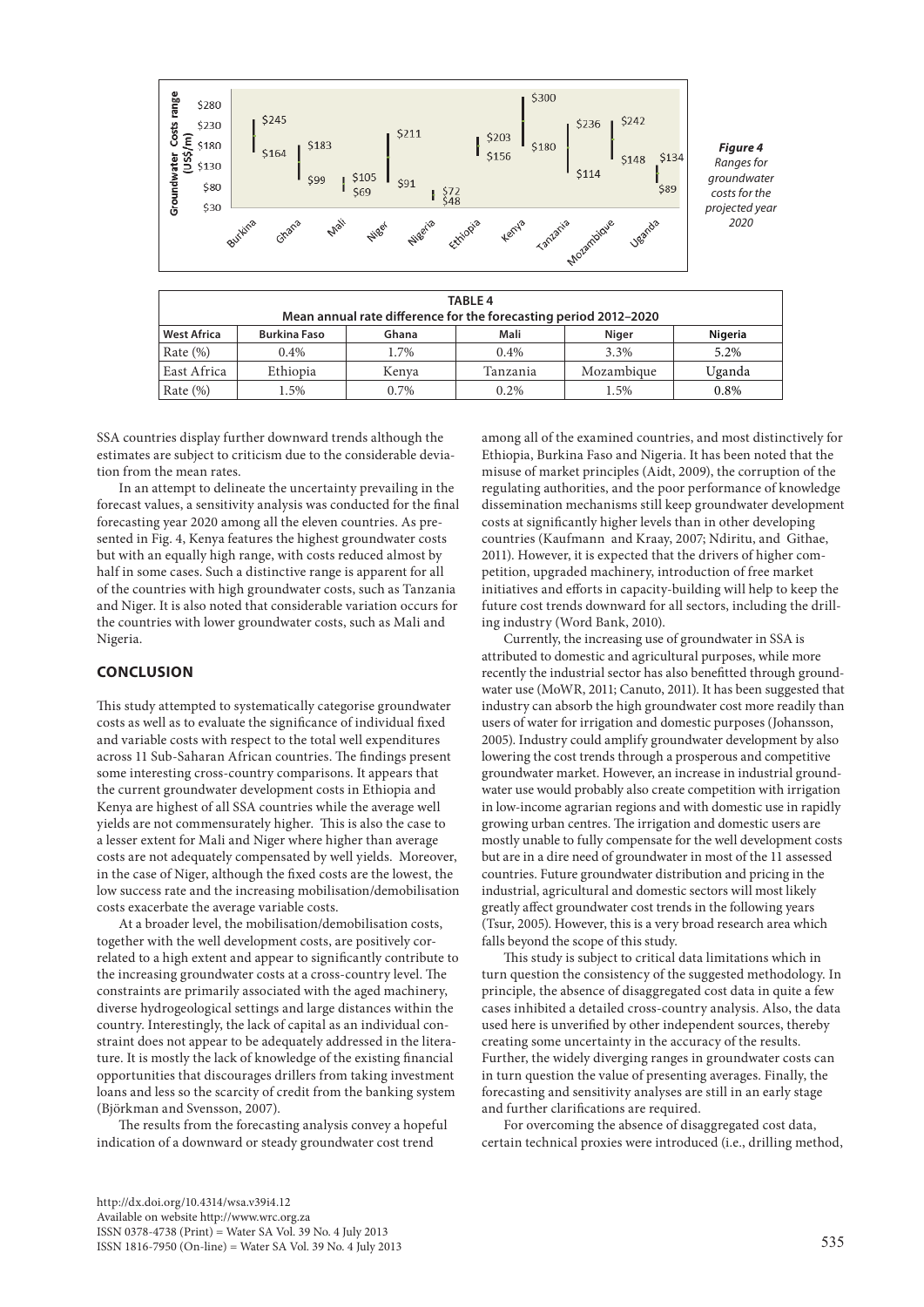rig type, geological formations, etc.) to estimate the individual cost factors. Also, in all of the cases the total groundwater costs have been previously captured and represented the benchmark values for the disaggregation analysis.

Further, it is acknowledged that the use of additional independent sources could potentially enhance the reliability of our results. However, in most of the cases, the data presented in these sources was quite abstract, merely indicating some figures without mentioning the drilling area, the reference year and the technical features (Burr and Fonseca, 2013). It was thus believed that the cross-checking of our selected literature sources enriched by the direct contact with drillers could present more reliable and coherent data.

Also, the widely diverging cost ranges from the disaggregation and sensitivity analysis highlights that there is still insufficient data on a country level and in SSA as a whole. By admitting the data scarcity problem, it is however believed that even the wide-ranging estimates provided here could offer some initial assessment of the groundwater development costs. It is well recognised that the results should be further refined through a thorough technical, institutional and societal assessment at the country level.

In conclusion, it is recommended that increased effort is needed for the collection and analysis of more and better groundwater-related data on the national and regional level. It should be noted that data standardisation and comparison across countries is a rather arduous task with ambivalent results at times. Given these constraints, it is however considered that the current study offers a useful starting point for a meaningful comparison among groundwater development practices, costs and trends across selected Sub-Saharan African countries.

## **ACKNOWLEDGEMENTS**

The research was undertaken through the project 'Groundwater in Sub-Saharan Africa: Implications for food security and livelihoods' funded by the Rockefeller Foundation (Project No. 2008-AGR-305) and administered through the CGIAR Research Program on Climate Change, Agriculture and Food Security (CCAFS). The authors should also like to deeply thank the anonymous reviewers for their very constructive comments and Dr Kerstin Danert for her helpful comments in the 6th Rural Water Supply Network Forum held in Uganda (2011), where an earlier version of this study was presented.

## **REFERENCES**

- ADAMS S, COBBING J, DENNIS I and RIEMANN K (2012) Groundwater: Our source of security in an uncertain future. *Water SA* **38** (3) 357–358.
- ADEKILE D (2012a) Procurement and Contract Management of Drilled Well Construction: A Guide for Supervisors and Project Managers. Field Note No. 2012-4. Rural Water Supply Network / Skat Foundation, St Gallen, Switzerland.
- ADEKILE D (2012b*)* Supervising Water Well Drilling A Guide for Supervisors. Field Note No. 2012-2. Rural Water Supply Network, St Gallen, Switzerland.
- ADEKILE D and KWEI C (2009) The Code of Practice for Cost-Effective Boreholes in Ghana: Country Status Report. Rural Water Supply Network / Skat Foundation, St Gallen, Switzerland.
- ADEKILE D and OLADOBE O (2009) Hand Drilling in Nigeria. Why kill an ant with a sledgehammer? Field Note No 2009-1. Rural Water Supply Network / Skat Foundation, St Gallen, Switzerland.
- ADELANA SMA (2010) The hydrogeology and groundwater situation in Nigeria. Country Report prepared for project: 'Groundwater

in Sub-Saharan Africa: Implications for food security and livelihoods'. International Water Management Institute, Sri Lanka. AIDT T (2009) Corruption, institutions, and economic development.

- *Oxford Rev. Econ. Polic.* **25** (2) 271–91. AYENEW T, MASRESHA P and SELESHI BA (2005) Ethiopia. Country Report prepared for project: 'Groundwater in Sub-
- Saharan Africa: Implications for food security and livelihoods'. International Water Management Institute, Sri Lanka.
- BALL P (2004) Solutions for Reducing Borehole Costs in Rural Africa. Rural Water Supply Network / Skat Foundation, St Gallen, Switzerland.
- BARRY B and OBUOBIE E (2011) Status report on groundwater in Mali. Country Report prepared for project: 'Groundwater in Sub-Saharan Africa: Implications for food security and livelihoods'. International Water Management Institute, Sri Lanka.
- AUMANN E, BALL P and BEYENE A (2005) Rationalization of Drilling Operations in Tanzania: Review of the Borehole Drilling Sector in Tanzania. Rural Water Supply Network / Skat Foundation, St Gallen, Switzerland.
- BJÖRKMAN M and SVENSSON J (2007) Power to the People: Evidence from a Randomized Field Experiment of a Community-Based Monitoring Project in Uganda. World Bank Policy Research Working Paper No. 4268. World Bank, Washington, DC.
- BURR P and FONSECA C (2013) Applying a life-cycle costs approach to water costs and service levels in rural and small town areas in Andhra Pradesh (India), Burkina Faso, Ghana and Mozambique. Working Paper No. 8. Wash Cost, IRC International Water and Sanitation Centre, The Hague.
- CANUTO JA (2011) Cost-effective boreholes in Mozambique: an analysis of practice under the one million initiative 2008–2010. UNICEF, New York.
- DANERT K and FUREY S (2013*)* Groundwater Matters: Drinking Water for Rural People. Four week e-discussion from  $10^{\text{th}}$ September 2012. Rural Water Supply Network, St Gallen, Switzerland.
- DANERT K, ARMSTRONG T, ADEKILE D, DUFFAU B, OUEDRAOGO I and KWEI C (2010a) *Code of Practice for Cost-Effective Boreholes.* Rural Water Supply Network, St Gallen, Switzerland.
- DANERT K, LUUTU D and OLSCHEWSKI C (2010b) Costing and Pricing: A Guide for Water Well Drilling Enterprises*.* Field Note No 2010-6. Rural Water Supply Network / Skat Foundation, St Gallen, Switzerland.
- DANERT K (ed.) (2009) *Cost Effective Boreholes: Hand Drilling Directory*. Rural Water Supply Network / Skat Foundation, St Gallen, Switzerland.
- DUFFAU B and OUEDRAOGO I (2009) Burkina Faso: Summary of Findings of 2009 Study and Draft National Code of Conduct. In: *Code of Practice for Cost-Effective Boreholes*, Rural Water Supply Network / Skat Foundation, St Gallen, Switzerland.
- ETHIOPIAN MINISTRY OF WATER RESOURCES (2011) Ethiopia: Strategic Framework for Managed Groundwater Development. Ethiopian Ministry of Water Resources, Addis Ababa.
- FONSECA C, FRANCEYS R, BATCHELOR C, McINTYRE P, KLUTSE A, KOMIVES K, MORIARTY P, NAAFS A, KWABENA N, PEZON C, POTTER A, REDDY R and SNEHALATHA M (2011a) Life-cycle costs approach: Costing sustainable services. Briefing Note 1a. Wash Cost, IRC International Water and Sanitation Centre, The Hague.
- FONSECA C, DUBE A and VERHOEVEN J (2011b) Cost-based decision support tools for water and sanitation. Working Paper No.4. Wash Cost, IRC International Water and Sanitation Centre, The Hague.
- FOSTER S, TOVEY C and TYSON G (eds.) (2011) *Groundwater Management and Protection: Progress through World Bank Operations and Beyond during 2000–10*. World Bank, Washington, DC.
- FOSTER S, PERRY C, HIRATA R and GARDUÑO H (2009) Groundwater Resource Accounting: critical for effective management in a 'changing world'. Briefing Note Series Note 16. The World Bank Development Research Group Environment and Energy Team, Washington, DC.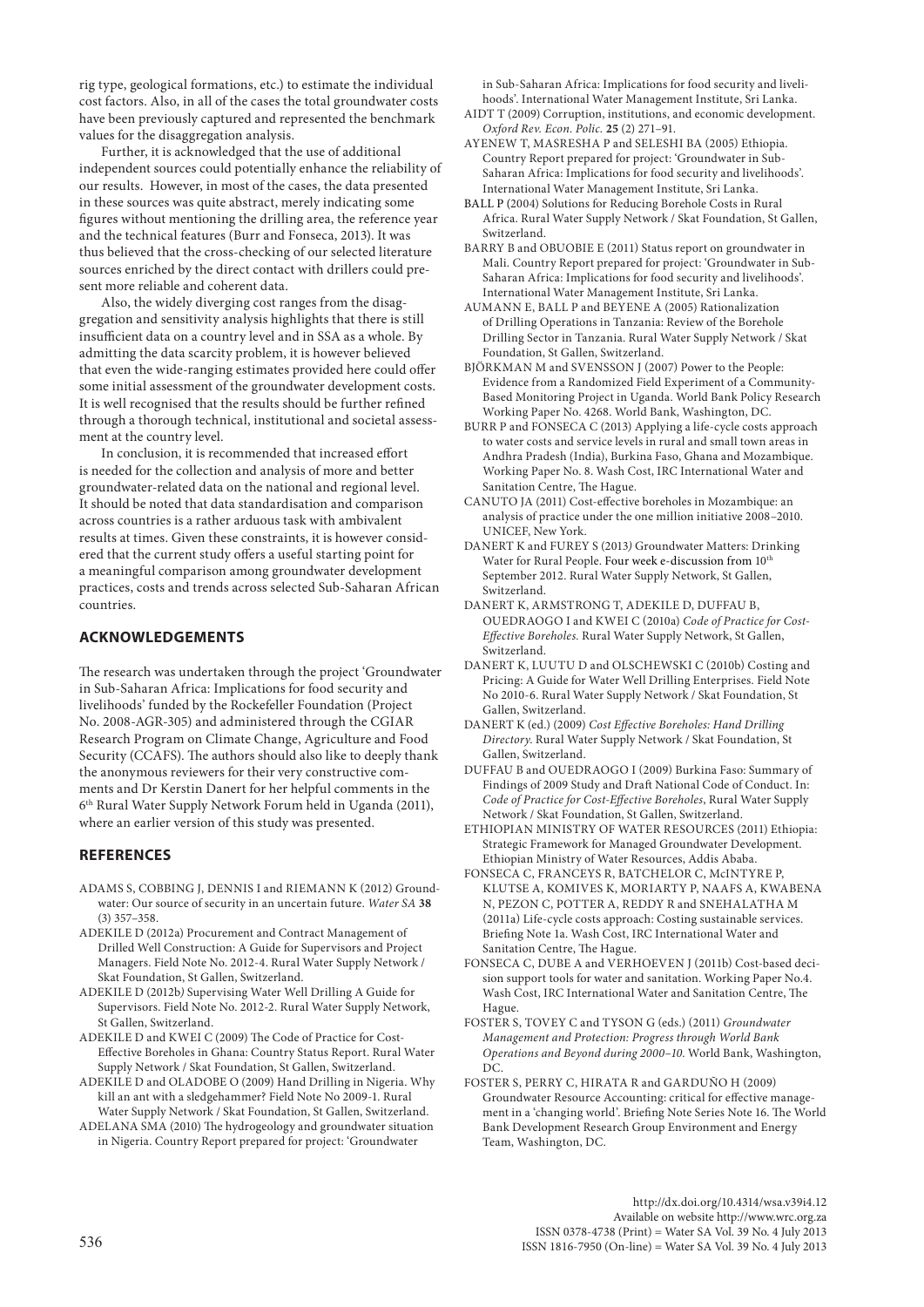- FUREY SG and DANERT K (2012*)* Sustainable Groundwater Development: Use, Protect and Enhance. Publication No. 2012-1. Rural Water Supply Network, St Gallen, Switzerland.
- JOHANSSON RC (2005) *Pricing Irrigation Water: A Literature Survey.* The World Bank, Washington, DC
- HAMADY N'DJIM (2011) Water and Population Dynamics: Case studies and Policy Implications. Ministry of Rural Development and Environment, Mali.
- HARVEY PA (2009) Cost determination and sustainable financing for rural water services in sub-Saharan Africa. *Water Polic.* **9** 373–391.
- HARVEY PA (2006)Chapter 7: Forecasting with Unobserved Components Time Series Models. In: Elliott G, Granger CWJ and Timmermann A (eds.) *Handbook of Economic Forecasting, Volume 1.* 327–412.
- HYNDMAN RJ and KOSTENKO A V (2007) Minimum sample size requirements for seasonal forecasting models. *FORESIGHT Issue 6, Spring 2007*. 12–15.
- GARSON GD (2011) Time Series Analysis. *N*orth Carolina State University, Public Administration Program, URL: http://faculty. chass.ncsu.edu/garson/PA765/time.htm (Accessed 11 January 2013).
- IWMI (INTERNATIONAL WATER MANAGEMENT INSTITUTE) (2011) Groundwater in Sub-Saharan Africa: Implications for food security and livelihoods. International Water Management Institute, Sri Lanka. URL: http://gw-africa.iwmi.org/ (Accessed 12 March 2011)
- KASHAIGILI J (2010) Assessment of groundwater availability and its current and potential use and impacts in Tanzania. Country Report prepared for project: 'Groundwater in Sub-Saharan Africa: Implications for food security and livelihoods'. International Water Management Institute, Sri Lanka.
- KAUFMANN D and KRAAY A (2007) Governance Indicators: Where We Are, Where We Should Be Going. Policy Research Working Paper No. 4370. World Bank, Washington, DC.
- KEMPER K, FOSTER S, GARDUÑO H, NANNI M and TUINHOF A (2003) *Economic Instruments for Groundwater Management: Using Incentives to Improve Sustainability*. Briefing Note 7. Groundwater Mate. World Bank, Washington DC.
- MEHTA M and MEHTA D (2008) Financing water and sanitation at local levels: Synthesis paper. WaterAid, London.
- NAU R, GRØNN E, MACHINA M J and BERGLAND O (eds.) (1997) *Economic and Environmental Risk and Uncertainty: New Models and Methods*. *Series: Theory and Decision Library B*, Vol. 35, XII. Springer, Dordrecht. 268 pp.
- NONDE A (2011) Zambia. Country Report prepared for project: 'Groundwater in Sub-Saharan Africa: Implications for food security and livelihoods'. International Water Management Institute, Sri Lanka.
- NDIRITU PG and GITHAE IT (2011) Kenya. Country Report prepared for project: 'Groundwater in Sub-Saharan Africa: Implications for food security and livelihoods'. International Water Management Institute, Sri Lanka.
- TINDIMUGAYA C (2010) Assessment of groundwater availability and its current and potential use and impacts in Uganda. Country Report prepared for project: 'Groundwater in Sub-Saharan Africa: Implications for food security and livelihoods'. International Water Management Institute, Sri Lanka.
- OBUOBIE E and BARRY B (2011a) The status of groundwater in Niger. Country Report prepared for project: 'Groundwater in Sub-Saharan Africa: Implications for food security and livelihoods'. International Water Management Institute, Sri Lanka.
- OBUOBIE E and BARRY B (2011b) Ghana Country Status on Groundwater. Country Report prepared for project: 'Groundwater in Sub-Saharan Africa: Implications for food security and livelihoods'. International Water Management Institute, Sri Lanka.
- OBUOBIE E and BARRY B (2011c) Groundwater status in Burkina Faso. Country Report prepared for project: 'Groundwater in Sub-Saharan Africa: Implications for food security and livelihoods'. International Water Management Institute, Sri Lanka.

OSBORNE JW (2002) Notes on the use of data transformations. *Practical Assessment, Research, and Evaluation* **8** (6) URL: http:// ericae.net/pare/getvn.asp?v=8&n=6 (Accessed 11 January 2011).

- SCHNEIDER JS (2012) *Water Supply Well: Guidelines for Use in Developing Countries* (2nd Edition). Rural Water Supply Network / Skat Foundation, St Gallen, Switzerland.
- SLOOTS R (2010) *Assessment of Groundwater Investigations and Borehole Drilling Capacity in Uganda*. The Republic of Uganda Ministry of Water and Environment /UNICEF, New York.
- STRAND J (2010) The Full Economic Cost of Groundwater Extraction. Policy Research Working Paper 5494m. The World Bank Development Research Group Environment and Energy Team, Washington, DC.
- SUTTON S, BUTTERWORTH S and MEKONTA L (2012) *A Hidden Resource: Household-Led Rural Water Supply in Ethiopia.* IRC International Water and Sanitation Centre, The Netherlands.
- SUTTON S (2010) Accelerating Self Supply, A Case Study from Mali 2010. Field Note No. 2010-1. Rural Water Supply Network Secretariat, St Gallen, Switzerland.
- TITUS R, BEEKMAN H, ADAMS S and STRACHAN L (ed.) (2009) The Basement Aquifers of Southern Africa. WRC Report No. TT 428-09. Water Research Commission, Pretoria.
- TSUR Y (2005) Economic aspects of irrigation water pricing. *Can. Water Resour. J.* **30** (1) 31–46.
- VAN DER WAL A, HOLTSLAG H and DE JONG J (2005) *Rope Pump Manual, Ethiopia, Hand Dug Well & Borehole Model*. Practica Foundation, The Hague, The Netherlands.
- VAN DER WAL A (2010) *Understanding Groundwater & Wells in Manual Drilling: Instruction Handbook for Manual Drilling Teams on Hydro-Geology for Well Drilling, Well Installation and Well Development.* Practica Foundation, The Hague, The Netherlands.
- VAN HERWIJNEN A (2005A) *Rota Sludge and Stone Hammer Drilling – Part 1 Drilling Manual.* Practica Foundation and ETC Energy, Delft, The Netherlands.
- VAN HERWIJNEN A (2005B) *Rota Sludge and Stone Hammer Drilling – Part 2 Production Manual*. Practica Foundation and ETC Energy, Delft, The Netherlands.
- VUIK R, DE KONING D and VAN DER WAL A (2010) *Manual Drilling Series: Jetting.* Practica Foundation, The Hague, The Netherlands.
- WORLD BANK (2010) *Africa Development Indicators 2010, The Little Data Book on Africa 2010.* World Bank, Washington, DC.
- WURZEL P (2001) *Drilling Boreholes for Handpumps*. Swiss Centre for Development Cooperation in Technology and Management. ITDG Publishing, London.